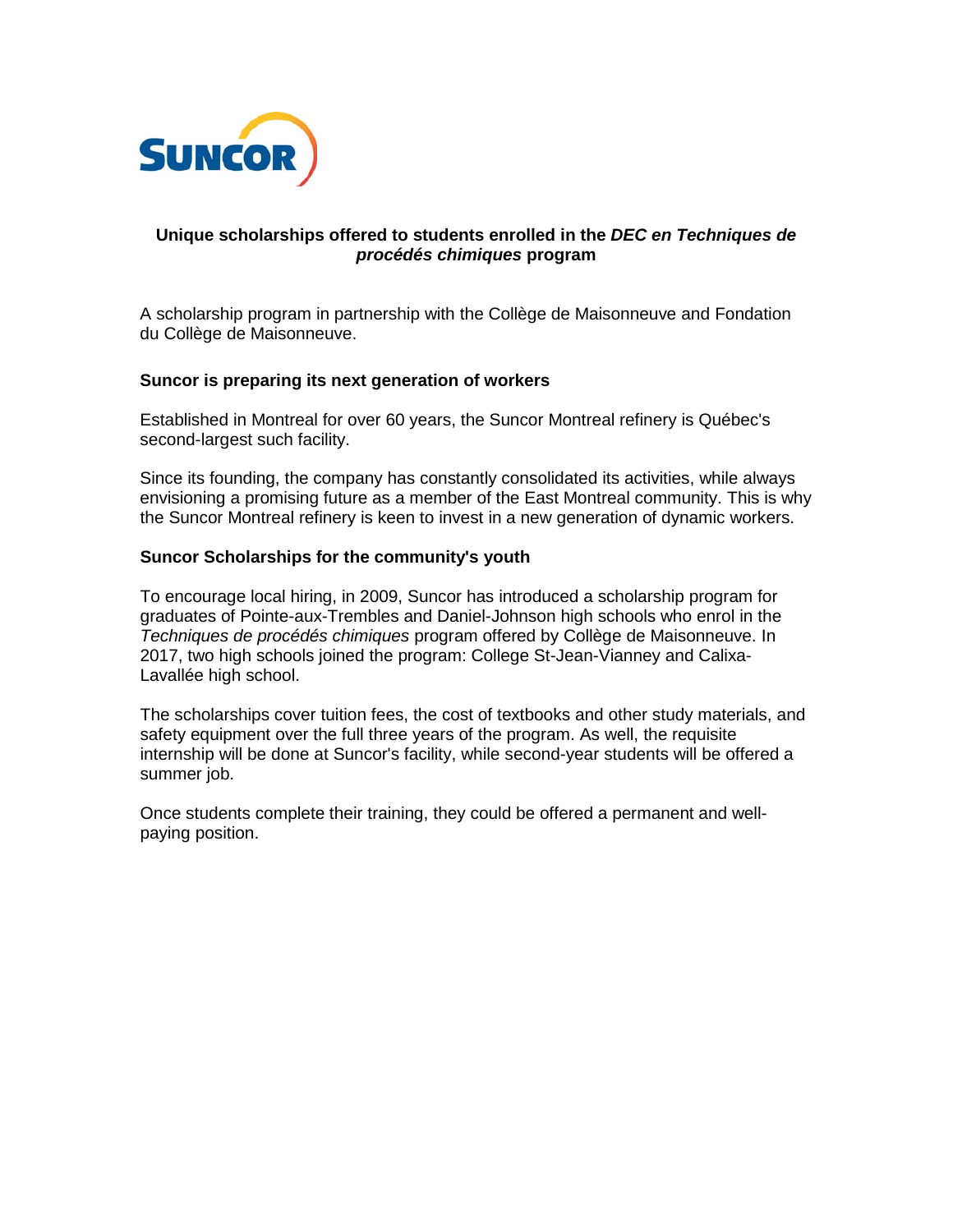# **Chemical Process Technician: a trade with a future!**

# *The Chemical Process Technician sees to the smooth functioning of the refinery.*

Given the nature of the substances handled at the refinery, the Chemical Process Technician oversees all the equipment rigorously and ensures compliance with standards governing quality, safety, and environmental protection. His objective, like Suncor's, is continuous improvement. This is what is known as operational excellence!

# **A wide variety of tasks**

In short, he…

- verifies the safety equipment and processes (field inspection rounds, sampling, and intervention when required);
- conducts shutdowns or start-ups of treatment systems and equipment for operations and maintenance (electric motors, heat exchangers, pumps, compressors and metering devices);
- responds when emergency situations arise.

## **Essential attributes**

A Chemical Process Technician needs to:

- be in good physical shape;
- know how to handle stress;
- show sound judgment and be inquisitive and analytical;
- be responsible and autonomous;
- enjoy teamwork;
- be concerned by the safety of others and the protection of the environment;
- embrace technological innovation;
- have respect for standards and procedures.

#### **Good working conditions**

A Chemical Process Technician works 12-hour shifts. This is offset by a generous allotment of time off.

#### **Average wage: \$40/hour, or approximately \$80,000 annually**

(based on salary at Suncor in 2013)

#### **A valued and stimulating job**

The refining, petrochemicals and chemicals industries play an essential role. Petroleum by-products are a part of the fabric of people's everyday lives. These sectors generate high added-value, and present major technological challenges as companies strive to remain ahead of the curve.

The training offered by Collège de Maisonneuve will enable you to become a skilled and accomplished Chemical Process Technician. It will help you make a seamless transition into the professional workplace.

Employment prospects for this trade are excellent. Over the next five years, more than 800 positions in the field of chemical processes will need to be filled in Québec.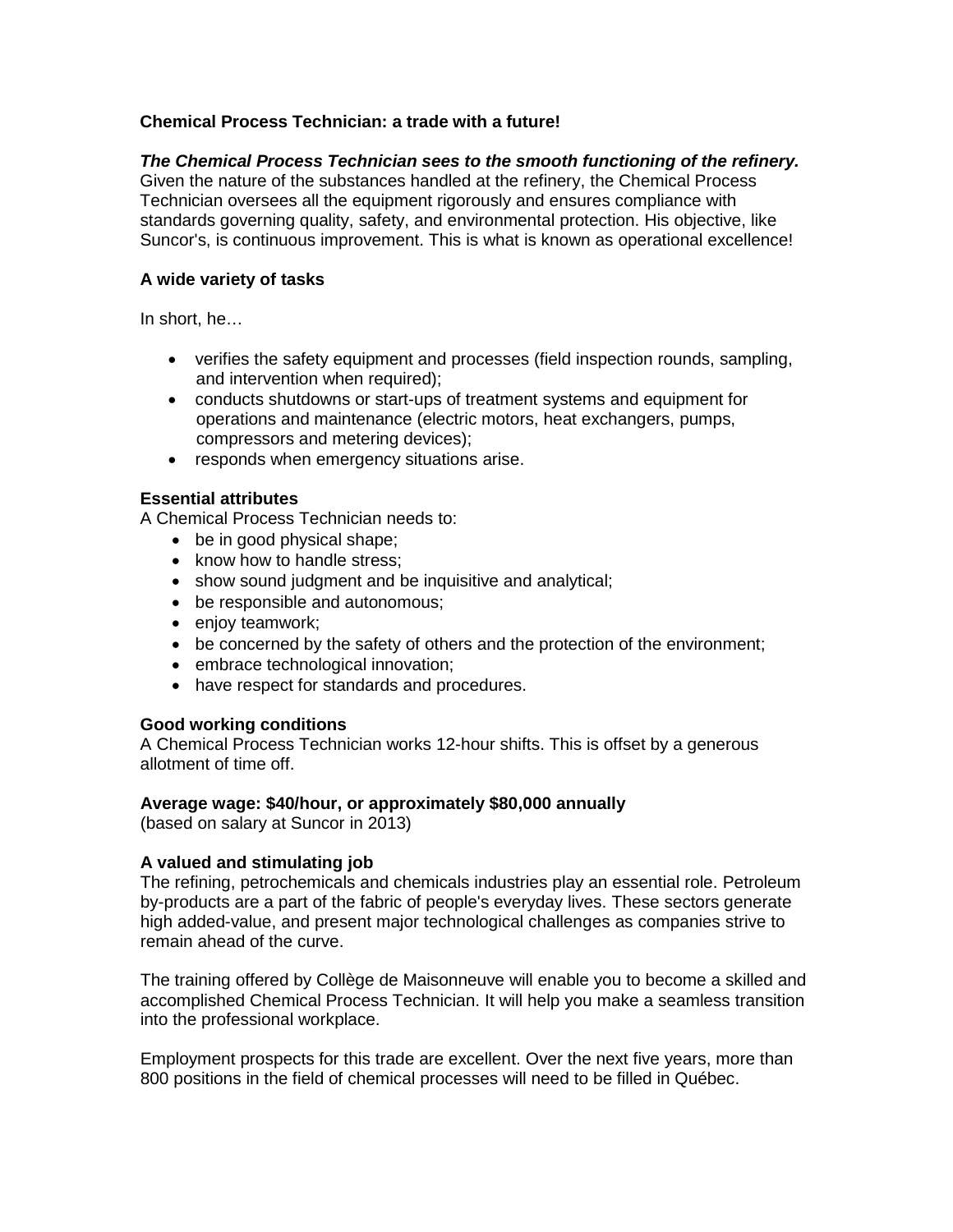These jobs span a number of sectors:

- Refining, petrochemicals, industrial gas, plastics;
- Glues, paints, pigments, cleaning products, chemicals;
- Specialized chemical applications, cosmetics, pharmaceuticals;
- Treatment of minerals and metals;
- Environmental applications and recycling;
- Agrifood.

## **An exciting and accessible trade!**

# ELIGIBILITY CRITERIA FOR THE SUNCOR SCHOLARSHIP

- Full-time enrollment in the *DEC en Techniques de procédés chimiques* program at Collège de Maisonneuve when the application is submitted;
- Be a resident of East Montreal (Pointe-aux-Trembles or Montréal-Est) and be a graduate of one of the two following high schools: Pointe-aux-Trembles, Daniel-Johnson
- A commitment to complete the DEC program within the timeframe required;
- Be sponsored by a member of the high school staff;
- If awarded a scholarship, sign an agreement with the Fondation du Collège de Maisonneuve.

# SELECTION CRITERIA

The following elements will be considered:

- Academic and personal achievements;
- A letter of recommendation: a qualitative assessment from a teacher or other individual attesting to the candidate's character and commitment (for example: focus, perseverance, involvement in the classroom, etc.);
- An interview with the selection committee (representatives from Suncor, Collège de Maisonneuve and the Fondation du Collège de Maisonneuve);
- The absence of a disciplinary record during high school studies.

Fluency in French and mastery of English will be considered assets.

# STUDYING AT A RECOGNIZED ESTABLISHMENT!

The *DEC en Techniques de procédés chimiques* program is offered at Collège de Maisonneuve, an institute where researchers, teachers and businesspeople can meet and interact.

Prerequisites:

- Physic Science: 436 or STE  $4^e$  (Science et technologie de l'environnement) or SE 4<sup>e</sup> (Science et environnement)
- Mathematics: 436 or STE 4<sup>e</sup> (Technico-sciences) or 4<sup>e</sup> (*Sciences naturelles*).

# **Solid partners**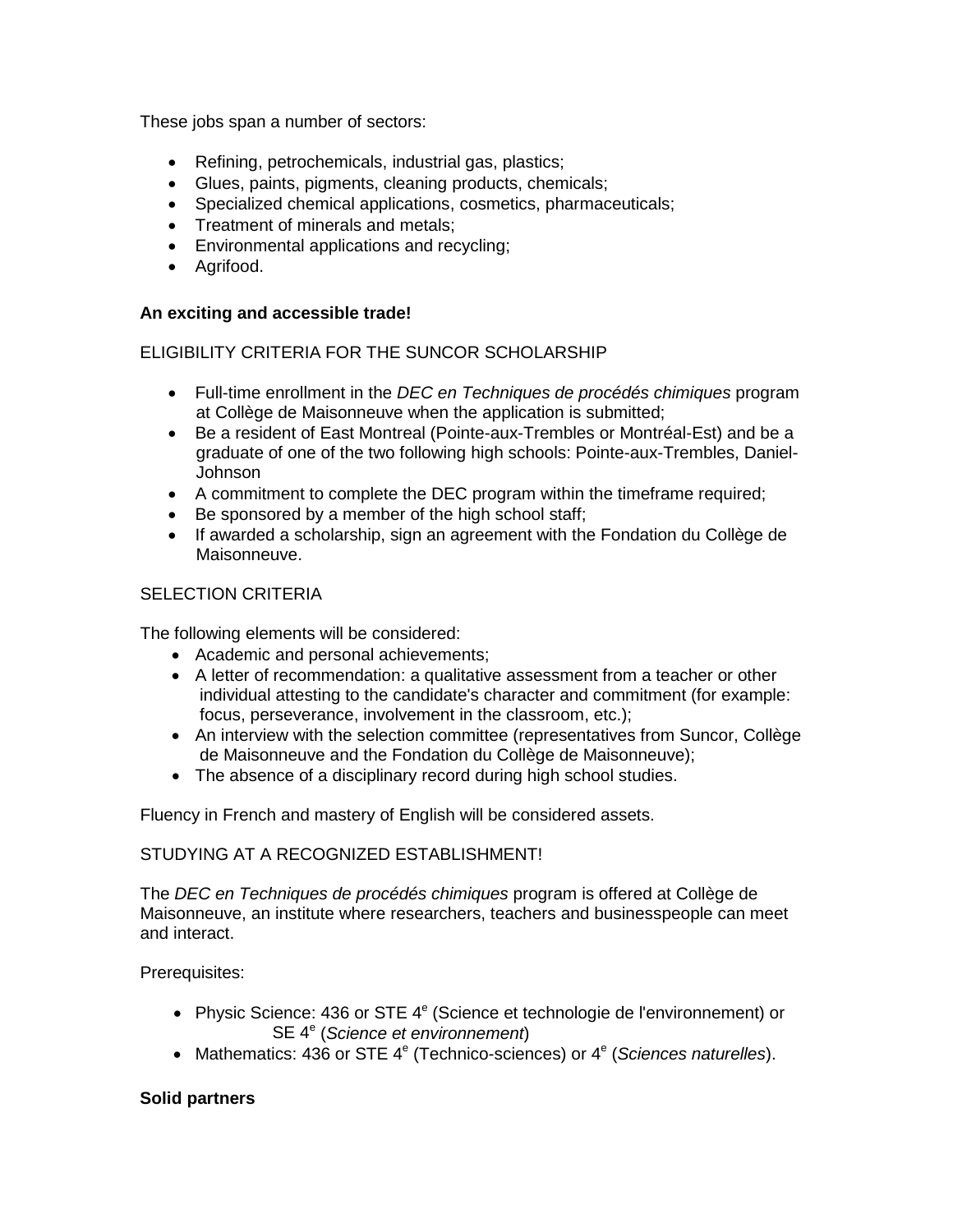Suncor's scholarship program is a close collaboration between Collège de Maisonneuve, the Fondation du Collège de Maisonneuve and the two Pointe-aux-Trembles high schools.

## **Collège de Maisonneuve**

Collège de Maisonneuve offers 19 programs, 6 of them pre-university and 13 vocational, including the exclusive *Techniques de procédés chimiques* program.

Collège de Maisonneuve teaches some 7,000 students, both young and adult, and has a 500-strong teaching staff, while also offering a rich and varied student life beyond the classroom, with sports, cultural activities, opportunities for citizen involvement, etc.

In addition, it is affiliated with three college centres for technology transfer (CCTT), namely the CÉPROCQ, ITEGA and IRIPI.

## **Fondation du Collège de Maisonneuve**

The Fondation supports Collège de Maisonneuve students who show determination and commitment to their course of study. It offers them a scholarship program and helps them undertake projects and internships related to their course of study.

The scholarships offered by the Fondation reward perseverant students for their efforts, and all the projects the Fondation supports promote learning and personal growth.

#### **Suncor, a modern company**

Over the years, Suncor has expended considerable efforts to develop an industrial complex that is competitive on the world stage. In recent years, the company has invested over a billion dollars to optimize the environmental and safety performance of its entire operations. And since 2004, the Montreal refinery has been ISO 14001 certified.

The company offers a dynamic work environment, including training programs and many options for advancement and professional growth. It is always pursuing operational excellence!

#### SUNCOR'S MONTREAL REFINERY

• Refining capacity: 137,000 barrels/day, the equivalent of 2,400 Olympic-size swimming pools

• Products:

- Petrochemicals used as inputs in the manufacture of countless everyday products, such as plastics and clothing (for example, polar wear)

- Liquefied petroleum gas (propane and butane)
- Diesel fuel
- Gasoline
- Furnace fuel oil
- Residual fuel oil
- Asphalt
- Petrochemicals (benzene, toluene, xylene)